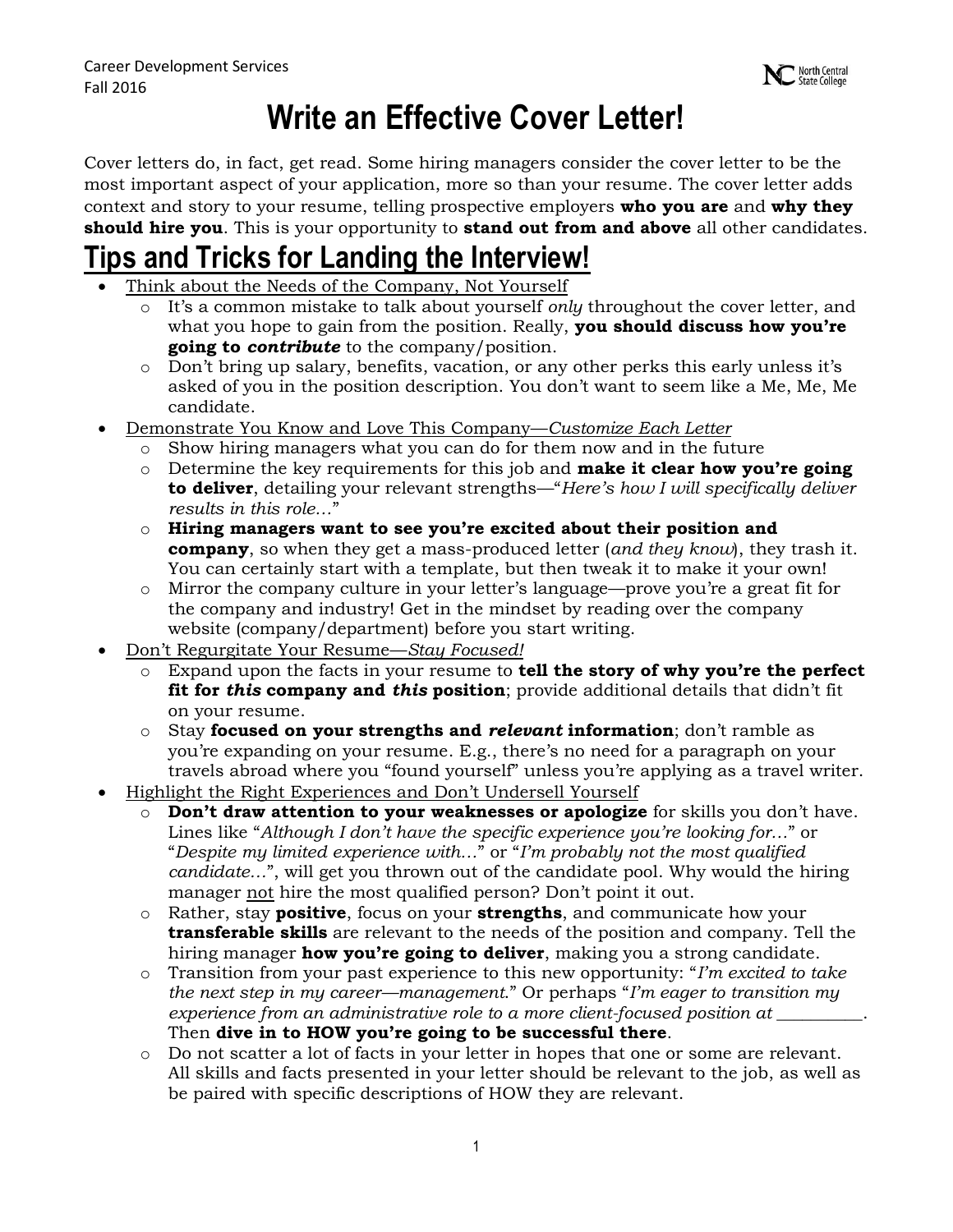- Cut the Fluff and Be Descriptive
	- o "*Team player*." "*People person*." "*Good communication skills*." **—Fluff.** Rather than use these generic terms to describe yourself, **show off your skills with statements that explain your skills and experiences**, providing context to your resume in the first person: "*I'm an expert communicator with experience training staff members formally and informally in food safety and leadership development*." Although longer, this statement **provides evidence to your communication skills, while actually describing what you've done in your work experience**; it is so much stronger than a generic statement that's been said in every other applicant's cover letter.

## **Cookie Cutter Intros are Out—***Tell a Story*

Why are you applying for this job? What brings you to this company in particular?

#### *Does their commercial provide some nostalgia from your childhood?*

*Do you use their product every day?*

#### *Do you believe whole-heartedly in the company values, and you know you can contribute to the company's success?*

Stories bring people, backgrounds, and experiences to life, so share! But keep it short and sweet. The point is to connect with the reader in a couple of sentences. Think about **introducing your letter with a connection—a story—when you state the position for which** you're applying.

The days of the Cookie Cutter are gone: "*Dear Sir or Madam, I am writing to apply for the position of Marketing Manager with the Jones Company…*" You have a **limited amount of time to introduce who you are, what you have to offer, and why you want the job**. Is this really how you want to kick things off and be noticed…. or NOT be noticed?

Here are some themes for your story:

- o **Be Passionate**—Hiring managers are looking for not only skill but folks who are going to be passionate about what they are doing every day at work. Show you're excited to join the team.
- o **Show Your Love for the Company**—Do you know, love, eat, breathe, sleep this brand already? Flatter them; tell them a story about how you know and love them. Be sincere, specific, and genuine.
- o **Start with an Accomplishment or Skill**—You have to stand apart from the crowd, so now is the time to show off a character trait, an impressive skill, or an accomplishment that the hiring manager will really care about and remember from other applications.
- o **Humor or Creativity**—*\*\*Disclaimer\*\*—*know your crowd and do your homework before using snark or sass. Making someone smile from the very beginning will win you major points, but if they don't smile then your application is likely thrown out.

# **Skills VS Experience VS Education**

Hiring managers care most about whether or not you can walk into the job performing the duties while being a good worker. Don't make the mistake of focusing too much on your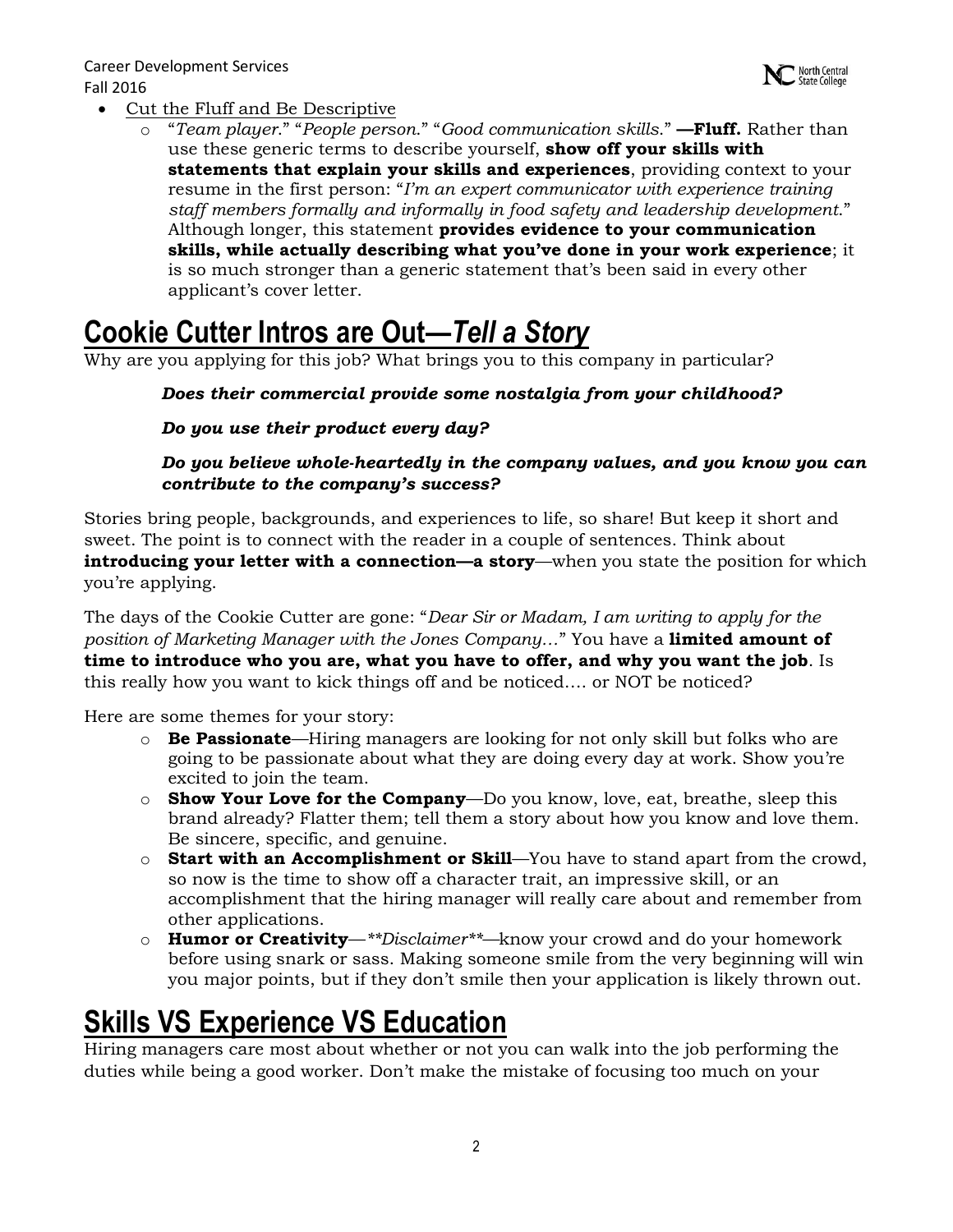Career Development Services North Central Fall 2016 education (college, GPA, courses, projects, etc.) in your cover letter and not your skills and work experience (including volunteer, internships, leadership experience, etc.).

The experiences that describe **how you'll contribute** to the company on Day 1 is most important in your cover letter and landing you the interview. *When you know you have the potential to do the job, but you don't have the work experience to back it up, focus on your hard and soft skills in your cover letter*.

| <b>Hard Skills</b>                                                           | <b>Soft Skills</b> |
|------------------------------------------------------------------------------|--------------------|
| Computer Skills (Windows, Microsoft Office,<br>Typing, programming, etc.)    | Communication      |
|                                                                              | Leadership         |
| Math/Numeracy (finance/accounting, logistics,<br>trade, data analysis, etc.) | Adaptability       |
| Foreign Language                                                             | Problem-solving    |
| Planning Skills (marketing, project mgmt.,<br>sales, construction, etc.)     | Creativity         |
|                                                                              | Teamwork           |
|                                                                              | Time management    |

#### *Do you have a winding work history?*

You don't need a linear work history to be the perfect fit for a position. **Highlight your transferable skills** instead of why your specific work experiences make you the perfect fit! When your work history doesn't help your case, then let your skills speak for themselves:

- 1. Figure out **which skills best showcase your ability to perform this job** (are these consistent with the top desired skills in the job description?).
- 2. **Choose three skills** out of this list to focus on. Brainstorm projects, assignments, and responsibilities from school, work, internships, leadership and volunteer experiences, etc. that illustrate your expertise in each skill.
- 3. **Choose one experience**/project (or a couple shorter experiences) **per skill to discuss**. Write your letter's middle paragraph content with this information! Feel free to get creative with formatting here, if you want!

## **Formatting your Letter**

- *Short and Sweet…and Direct*—your letter should not exceed **one page**. 70% of employers prefer half-page cover letters (250 words). All you really need to include is the **position**, the **reason you can** do the job, **how you're going** to do the job, and add **personality**.
- **Do not start your cover letter with "***My name is…***"** You're going to sign this letter at the bottom. Dive into what you're going to bring to the job.
- Do start with the **hiring manager's first and last name**, and not a version of "*To Whom It May Concern*." Example: Dear Ms. Emily Johnson
	- o If this information is not provided in the job posting, **search online** (company website, list of executives, Human Resources). You could address your letter to the **head of the department or the Human Resources director, by name**.